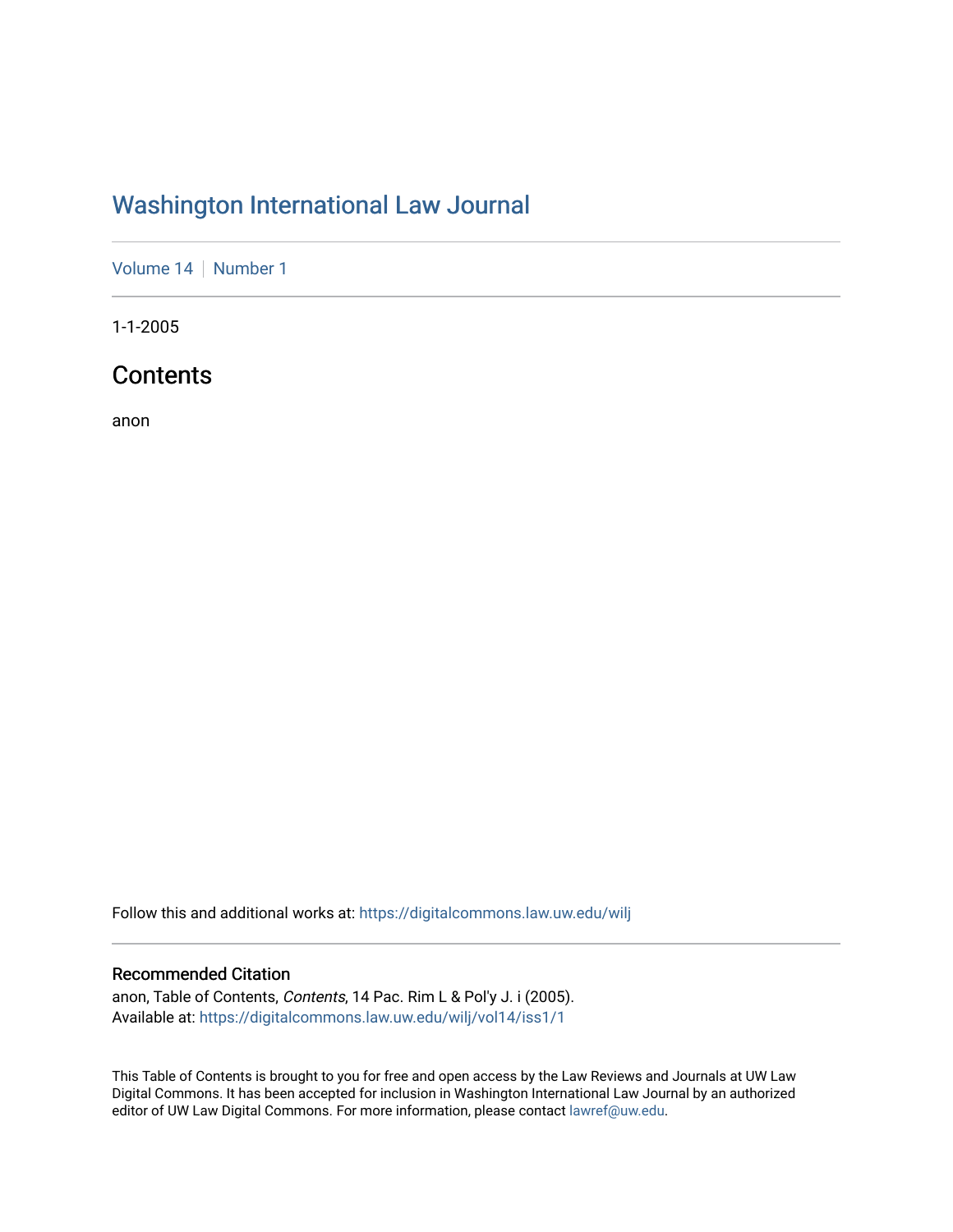# *Pacific Rim Law & Policy Journal*

### VOLUME 14, NUMBER 1

## **CONTENTS**

#### **ARTICLE**

|                 | The Vietnamese Judiciary: The Politics of<br>Appointment and Promotion                                                                  | Penelope (Pip) Nicholson<br>and Nguyen Hung Quang | 1   |
|-----------------|-----------------------------------------------------------------------------------------------------------------------------------------|---------------------------------------------------|-----|
| <b>COMMENTS</b> |                                                                                                                                         |                                                   |     |
|                 | Caught Between a Rock and a Soft Place:<br>Regulating Legal Ethics to Police Corporate<br>Governance in the United States and Hong Kong | Susan E. Carroll                                  | 35  |
|                 | The Heart of Fiji's Land Tenure Conflict: The<br>Law of Tradition and Vakavanua, the Customary<br>"Way of the Land"                     | John Crosetto                                     | 71  |
|                 | Treading Deep Waters: Substantive Law Issues<br>in Tuvalu's Threat to Sue the United States in the<br>International Court of Justice    | Rebecca Elizabeth Jacobs                          | 103 |
|                 | Letting Bayous Be Bygones: Should Louisiana<br>Be Allowed to Mandate Use of the Pre-socialist<br>Vietnam Flag?                          | Nami Kim 129                                      |     |
|                 | Mapping the Law of Legalizing Maps: The<br>Implications of the Emerging Rule on Map<br>Evidence in International Law                    | $Hvung K. Lee$ 159                                |     |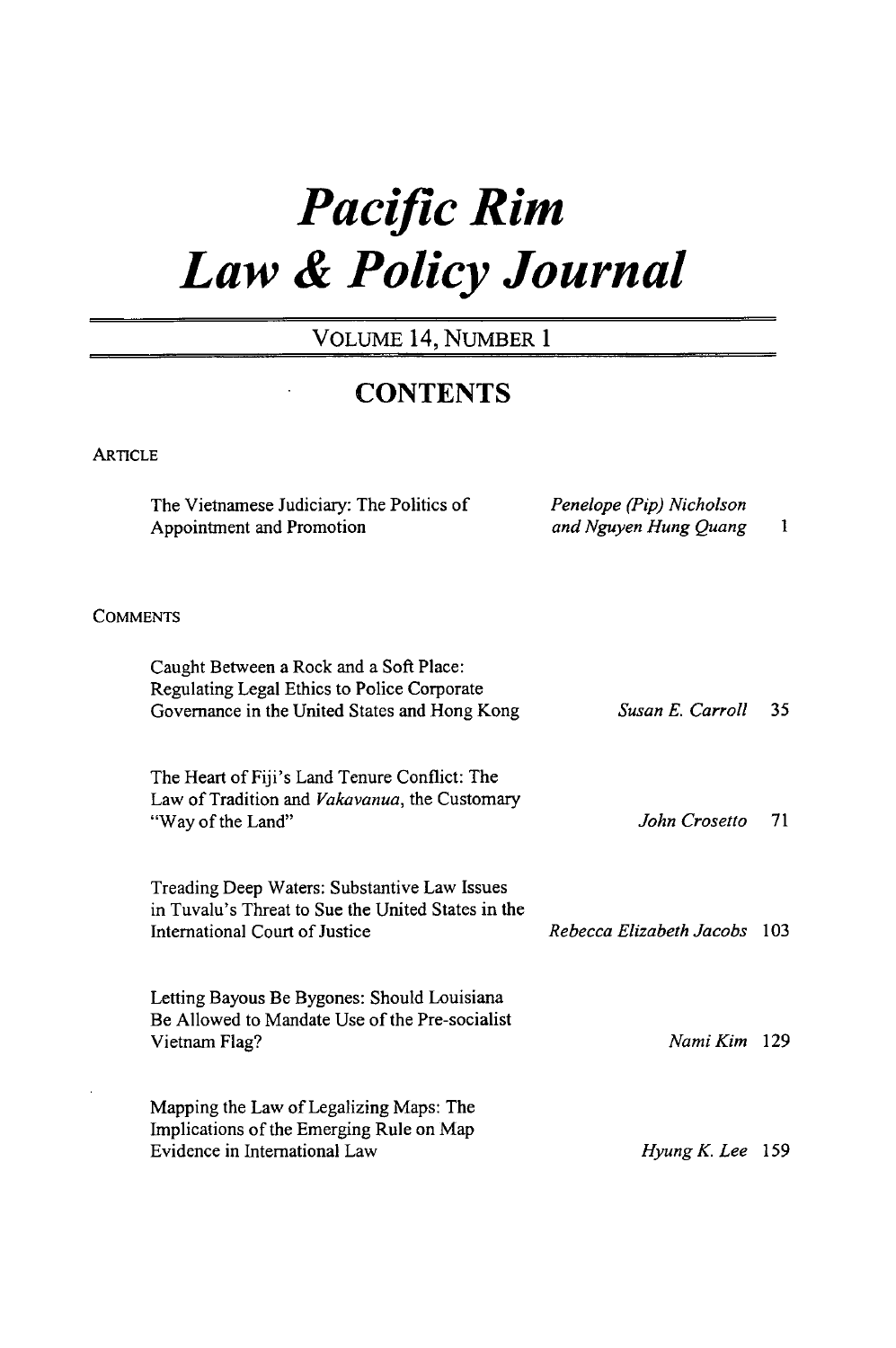| Online Music Piracy: Can American Solutions<br>Be Exported to the People's Republic of China to<br>Protect American Music?  | Jolene Lau Marshall 189  |  |
|-----------------------------------------------------------------------------------------------------------------------------|--------------------------|--|
| The Private Sector Amendment to Australia's<br>Privacy Act: A First Step on the Road to Privacy                             | Alexandra T. McKay 223   |  |
| Aboriginal Title and Extinguishment Not So<br>"Clear and Plain": A Comparison of the Current<br>Maori and Haida Experiences | Jacqueline F. Pruner 253 |  |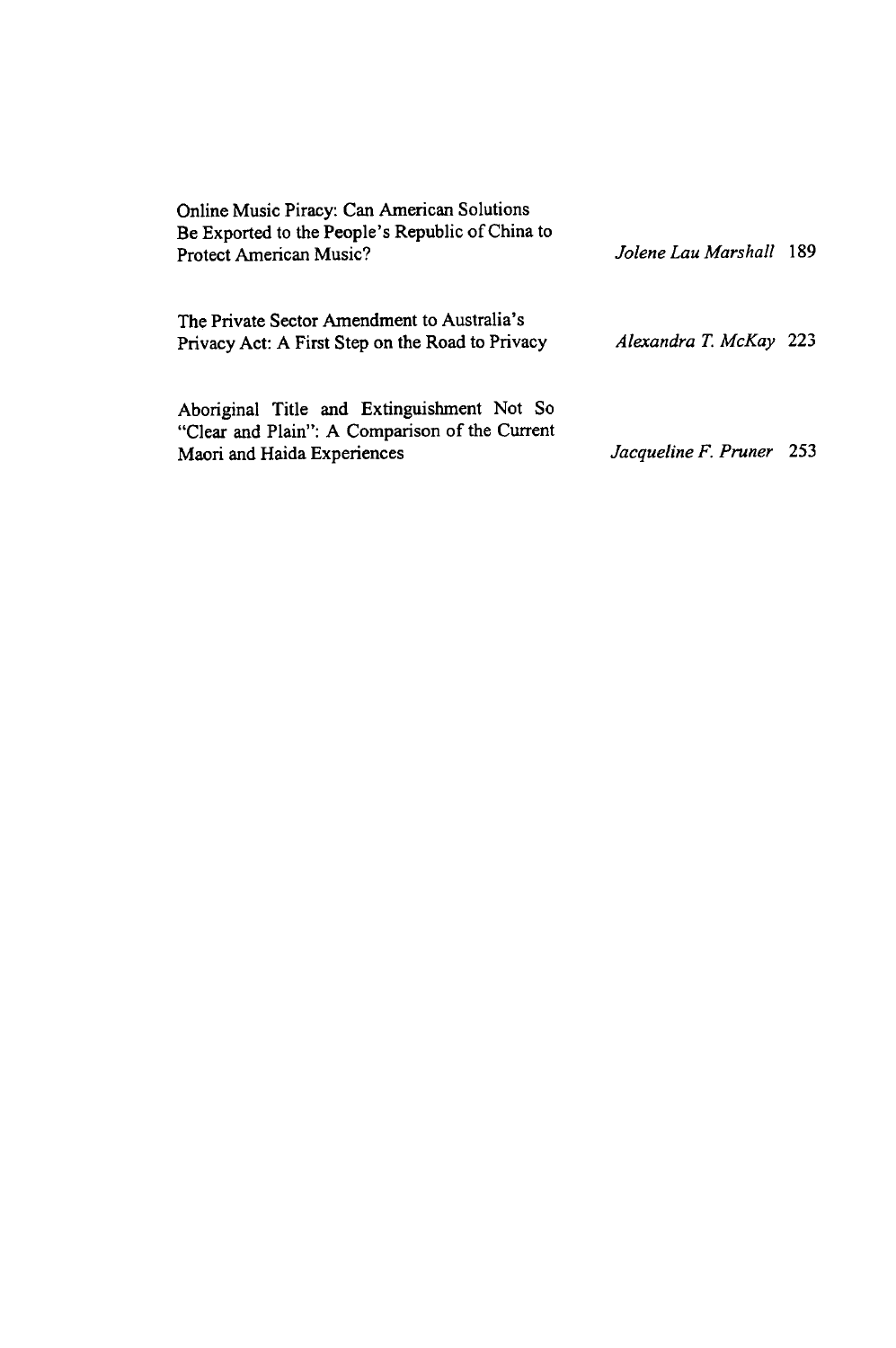#### **ABOUT THE** *PACIFIC RIM LAW& POLICY JOURNAL...*

THE PACIFIC RIM LAW & POLICY JOURNAL (ISSN 1066-8632) is published three times a year by students of the University of Washington School of Law. Phone (206) 543-6649, Facsimile (206) 685-4457. Address all correspondence to *Pacific Rim Law & Policy Journal,* University of Washington School of Law, William H. Gates Hall, Box 353020, Seattle, WA 98195-3020.

Member, National Conference of Law Reviews.

SUBSCRIPTIONS: Subscriptions in the United States and Canada, covering three issues per volume, are US \$35 per year and US \$45 elsewhere. Subscription requests should be directed to the address above. Single issues and back volumes are available from William S. Hein Co., Inc., 1285 Main Street, Buffalo, New York 14209. Phone (800) 828-7571, Facsimile (716) 883-8100. Domestic claims for non-receipt of issues should be made within 90 days of the month of publication, overseas claims within 180 days. Thereafter back issue rates will apply. Overseas delivery is not guaranteed.

CITATION: Cite as: PAC. RIM L. & POL'Y J.

MANUSCRIPTS: The *Pacific Rim Law & Policy Journal* welcomes the submission of articles that focus on domestic law or policy in a Pacific Rim nation or an issue of international or comparative law that relates to one or more Pacific Rim nations. The *Journal* also welcomes the submission of English translations of Asian-language legal materials and legal scholarship. **If** any part of a manuscript has been published previously, or is to be published elsewhere, the author must include this information at the time of submission. Citations should conform to A UNIFORM SYSTEM OF CITATION (17th rev. ed. 2000) unless common sense dictates otherwise. For detailed submissions guidelines, please visit our Web site at: http://www.law.washington.edu/PacRim.

COPYRIGHT: Copyright 2005, Pacific Rim Law & Policy Association. Except as otherwise specifically provided, the author of each article in this issue has granted permission for copies of his or her article to be made for classroom use, provided that **(1)** copies are distributed at or below cost, (2) the author and the *Pacific Rim Law & Policy Journal* are identified on each copy, (3) proper notice of copyright is affixed to each copy, and (4) the *Pacific Rim Law & Policy Journal* is notified of the use. Requests for reprint permission should be directed to Penny Hazelton, Business Manager, *Pacific Rim Law & Policy Journal.*

LIBRARIANS: Prior to Volume 4, issues are designated as follows:

| Winter 1992 | Intramural Issue | Summer 1993          | Vol. 2, No. 2          |
|-------------|------------------|----------------------|------------------------|
| Winter 1992 | Vol. 1. No. 1    | 1993                 | Vol. 3 Special Edition |
| Summer 1992 | Vol. 1. No. 2    | June 1994            | Vol. 3, No. 1          |
| Winter 1993 | Vol. 2, No. 1    | <b>February 1995</b> | Vol. 3. No. 2          |

Beginning with Volume 4, each issue is designated by a month, year, volume, and number, and is consecutively paginated.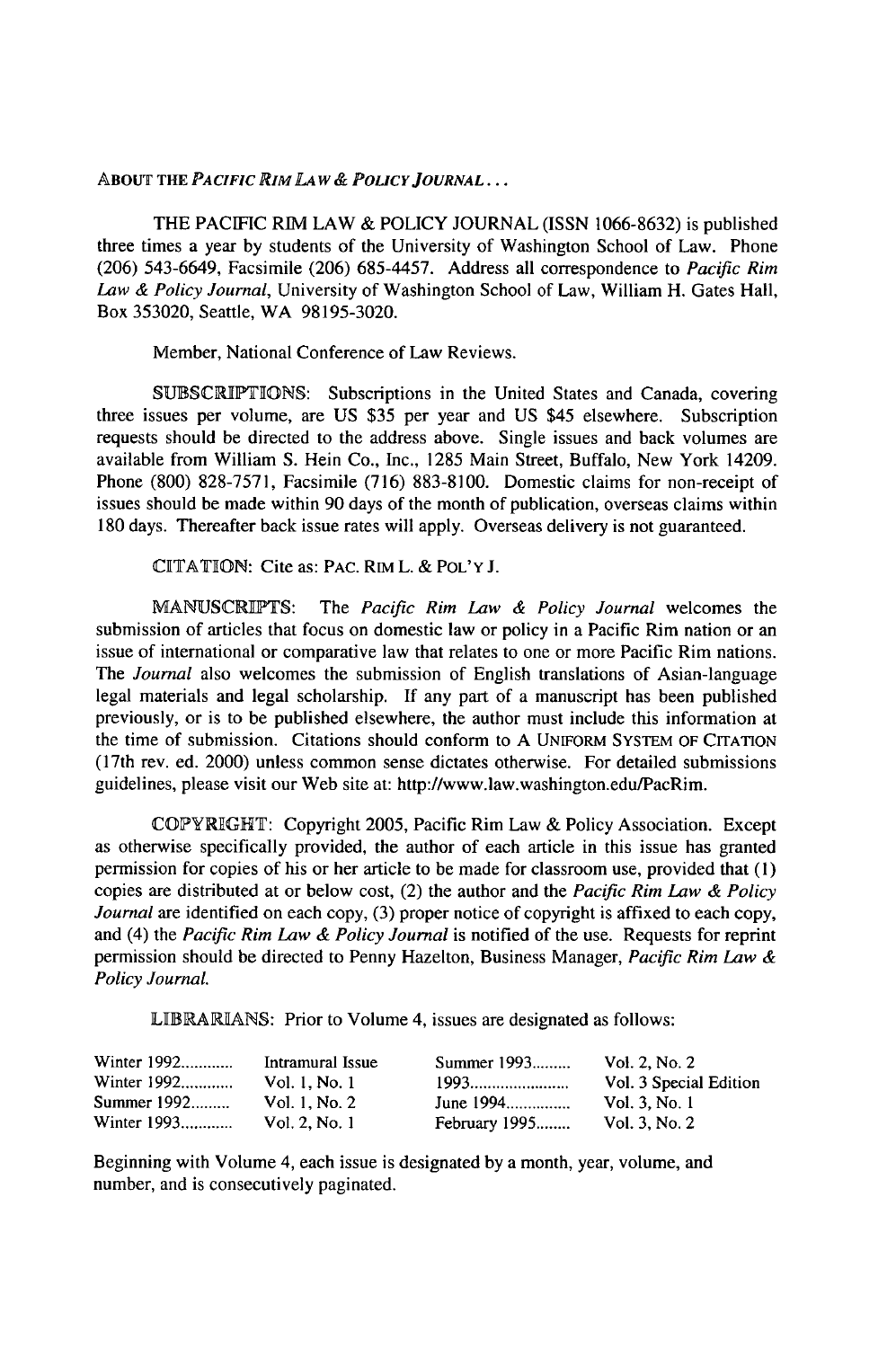## *Pacific Rim Law & Policy Journal*

#### **EDITORIAL BOARD 2004-2005**

Editor-in-Chief **VALENTIN A.** POVARCHUK

Associate Editors-in-Chief REBECCA **J.** POVARCHUK DOUGLAS STEDING

Managing Editor of Operations NAMI KIM

Thesis Development Editor JOLENE L. MARSHALL

Executive Comments Editors **SUSAN** CARROLL REBECCA E. **JACOBS** HANNAH SAONA

Managing Editors of Production FAITH L. ANDERSON M. CHRISTINA LUERA JACQUELINE F. PRUNER

Comments & Articles Editors LITONG CHEN JOHN CROSETTO ALEXANDRA T. MCKAY KYOKO ISHIDA EUGENE KIM INSEON PAIK **JENNIFER** SCHORR VIVIANNE TSAO ROBIN WARREN

Executive Articles Editors HYUNG **LEE** ELIZABETH TUTMARC

Managing Editor of Development AMALIA R. WALTON

> Technology Editor KAREN BRECKENRIDGE

MOHAMED RALI BADISSY MEGAN CROWHURST ROB CROWLEY

JOAN DOHERTY SIMON FISHEROW RHIANNA FRONAPFEL ALISON JONES

Business Manager PENNY HAZELTON

HYUNG **TAE** KIM NIKOLAI LESNIKOV CHRISTOPHER MERTENS COURTNEY MERTES LAURA H. NORTON LEE OVERTON GREGORY PENDLETON JOSHUA PIPER

**EDITORIAL STAFF**

Business Office JONATHAN FRANKLIN FRAN JOHNSON

TAMMY **SITTNICK** JOHN D. SMELCER KAREN M. TAKISHITA KEVIN TU KATHERINE VAN MAREN ALYSSA VEGTER NICOLAS VIKSTROM **JIM WILKSON** 

> Faculty Advisors LINDA S. HUME VERONICA TAYLOR